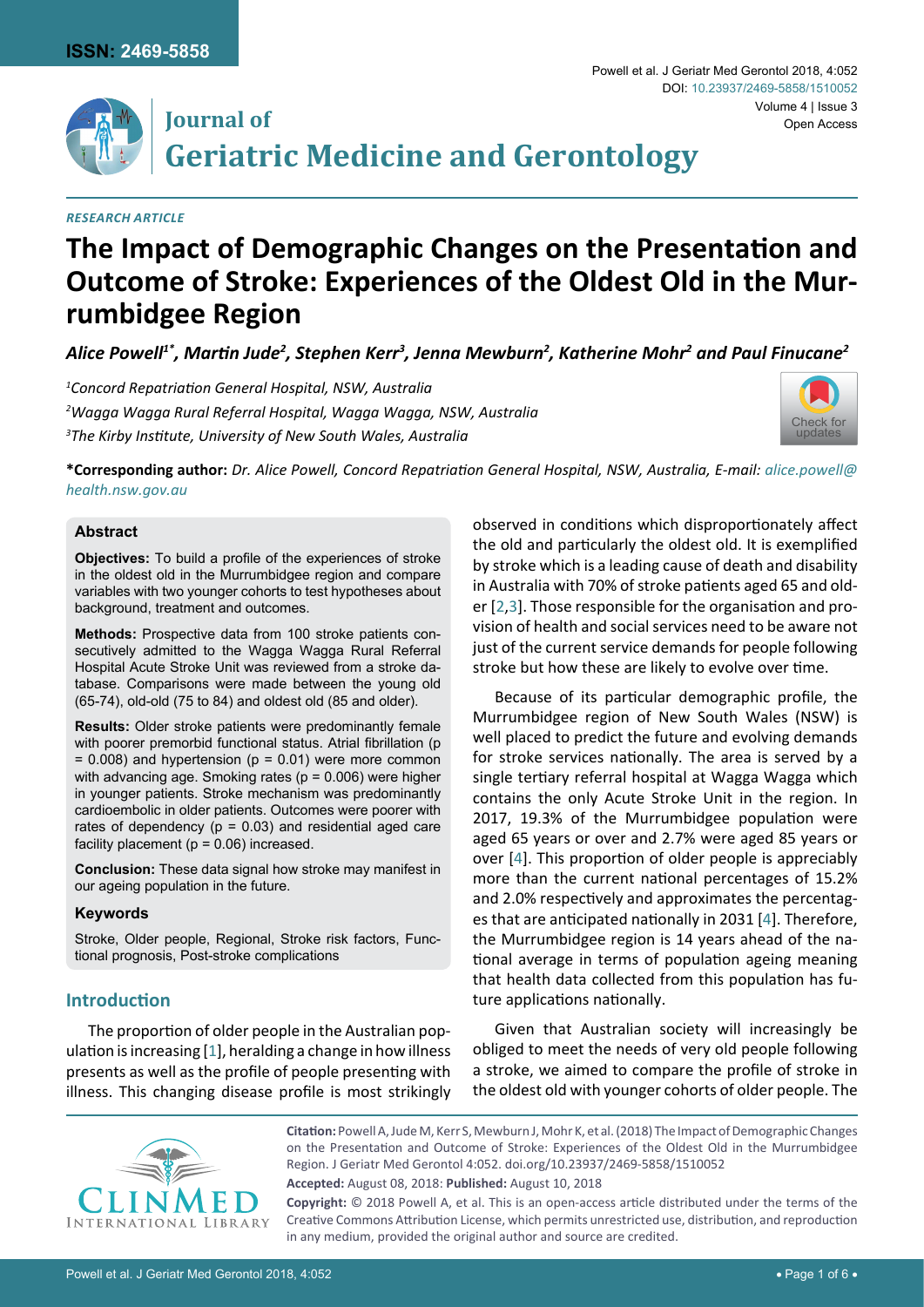very old have been defined in many published studies as those aged 80 years and older. However, the three demographic categories of young old (65-74 years old), old-old (75-84 years old) and oldest old (85 years and over) have also been established in the gerontology literature [[5](#page-5-7)[-7](#page-5-8)]. These categories facilitate a straightforward comparison between the oldest old and the remainder of individuals considered as older persons. Therefore, they comprise the comparison groups in this study.

Stroke is broadly classified as either haemorrhagic or ischaemic with brain ischemia further defined by means of pathophysiological mechanism as that due to thrombosis, generally referring to *in situ* obstruction of an artery, embolism or hypoperfusion [[8\]](#page-5-9). The Trial of Org 10172 in Acute Stroke Treatment (TOAST) classification classifies ischaemic strokes by cause as due to large artery atherosclerosis, cardioembolism, small vessel occlusion, stroke of other determined aetiology and stroke of undetermined aetiology [[9](#page-5-6)]. In terms of large artery atherosclerosis, the presence of the cytokines fibroblast growth factor, transforming growth factor beta and tumour necrosis factor alpha within atheromatous plaque may accelerate the development of plaque and its destabilisation [[10\]](#page-5-10).

There are some recognised differences in stroke risk factor profiles and outcomes between younger and older demographic groups. Atrial fibrillation and cardioembolic stroke is more common in older patients and hypertension and dyslipidaemia are less important risk factors [[11](#page-5-11)]. There is evidence of benefit with thrombolysis in ischaemic stroke patients over 80 years of age [[12](#page-5-12)] but very few older people have been included in the large stroke clinical trials so data on stroke management in older people is otherwise scarce [[11,](#page-5-11)[12\]](#page-5-12). Individuals over 80 hospitalised with ischaemic stroke experience higher mortality, longer hospitalisation, a lower likelihood of being discharged home and higher rates of recurrent stroke than those aged under 80 [[13](#page-5-13),[14\]](#page-5-14).

The main aim of the study was to explore the key research question of whether stroke is a different disease in the very old. A number of specific hypotheses were developed before the data was collected and relate to differences between baseline variables, treatment and outcomes in the young old, old-old and oldest old. It was hypothesised that the oldest old were more likely to already be living in residential care and possibly have fewer social supports. They were thought more likely to have multiple stroke risk factors and that the types of risk factors were likely to differ between the groups with increasing rates of atrial fibrillation, in particular, being seen with increasing age. Correspondingly, it was thought likely that the older patients would be more likely to already be taking antiplatelet and anticoagulant medications. Haemorrhagic stroke was hypothesised to be more likely in the older age group. The older age group was considered less likely to be offered acute stroke treatment including thrombolysis and endovascular clot retrieval and more likely to have stroke complications and poor outcomes including dependency and death. The length of hospital stay was predicted to be longer for the oldest old.

## **Methods**

Prospective stroke related data on all patients admitted to the Wagga Wagga Health Service Acute Stroke Unit since 2008 has been collated by a single Stroke Care Coordinator. This database was accessed in September 2017 and the last 34 patients aged over 85 admitted with either an ischaemic or haemorrhagic stroke were included after the diagnosis of stroke was confirmed on either computerised tomography or magnetic resonance imaging of the brain through review of their electronic medical records. 33 patients matched for approximate admission dates aged 65 to 74 and 33 patients similarly matched and aged 75 to 84 were also included to comprise a total of 100 patients. The data was verified and supplemented by additional information derived from individual patient's electronic medical records.

This additional data included age, gender, premorbid functional status (assessed by the Modified Rankin Scale, mRS), living situation including whether they were living in a Residential Aged Care Facility (RACF) and the level of care received (high or low care), previous stroke, stroke risk factors including atrial fibrillation, ischaemic heart disease, heart failure, hypertension, dyslipidaemia, diabetes and smoking status. Premorbid antiplatelet and anticoagulant use was also recorded. Additional data was collected on whether anticoagulant medication had been held prior to the stroke, whether the International Normalised Ratio (INR) was subtherapeutic for those on warfarin and whether Direct Oral Anticoagulant (DOAC) dosing was appropriate for their age and renal function. The second set of data included timing of presentation and any delays in accessing treatment, National Institutes of Health Stroke Scale (NIHSS) [[15\]](#page-5-4) score, whether the stroke was ischaemic or haemorrhagic, the Oxford Stroke Classification which classifies strokes by vascular territory [\[16](#page-5-5)] and Trial of Org 10172 in Acute Stroke Treatment (TOAST) classification [[9](#page-5-6)] which classifies ischaemic strokes by cause. Additionally, the presence of microhaemorrhages on magnetic resonance imaging was recorded.

Stroke treatment data collected included thrombolysis numbers, clot retrieval numbers and whether a palliative focus of care was instituted either initially or later during the patient's admission. Outcome data collected included inpatient complications, death, dependency which was defined as a mRS of 3 or above and Residential Aged Care Facility placement. Length of stay data was also collected for patients from each of the demographic groups.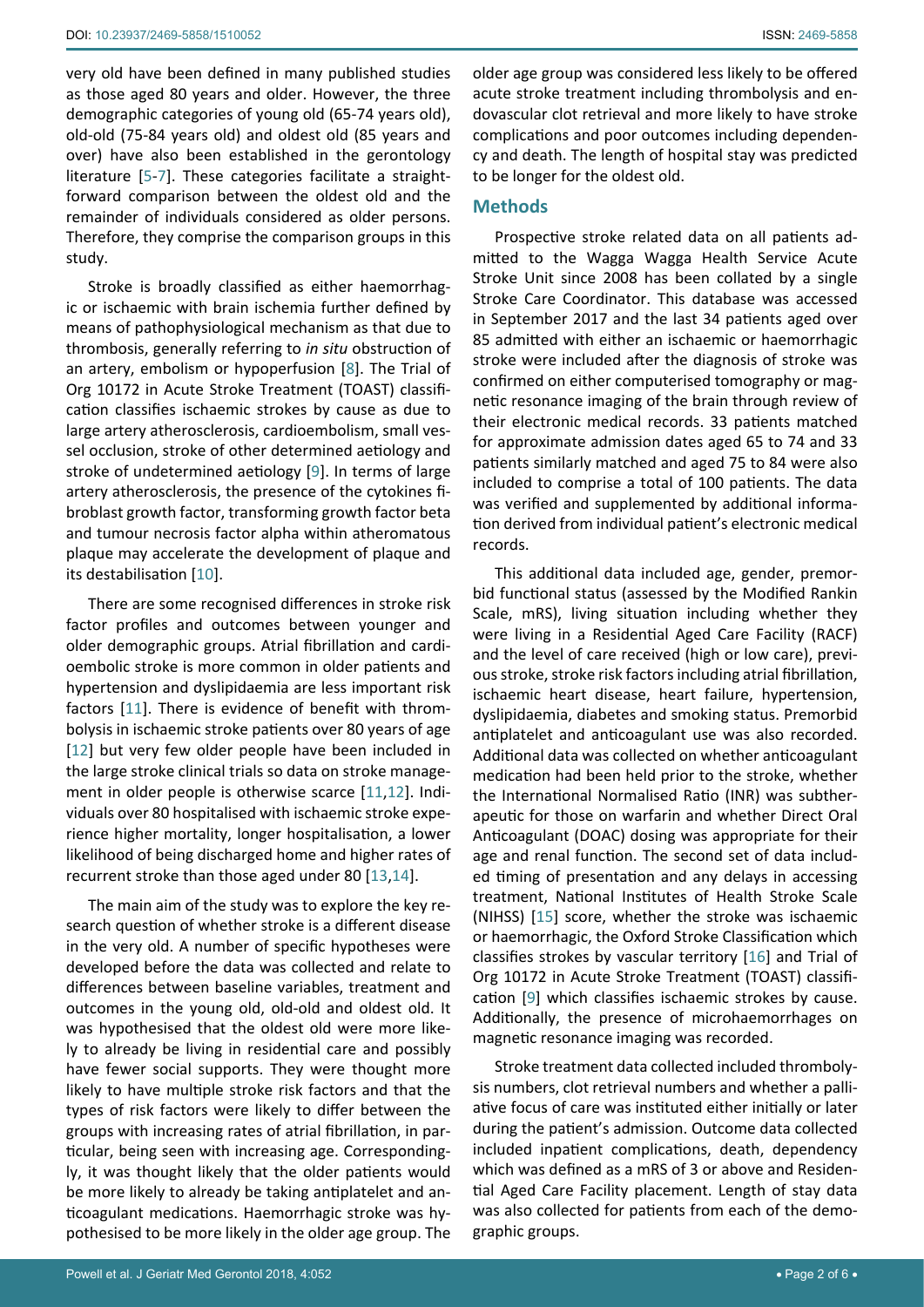Cognitive impairment was considered to be both an important premorbid variable and significant post stroke complication but documentation of this in the electronic medical record was variable and incomplete and therefore ultimately deemed unreliable and not included.

Ethics approval was obtained for this study from the New South Wales Greater Western Human Research Ethics Committee.

# **Statistical Analysis**

Comparisons were made between the three demographic groups with regard to their baseline characteristics, stroke information, stroke treatment and outcomes. Categorical variables were expressed as numbers and percentages and formal comparisons between age groups made using a Fisher's exact test, or Chi-square test as appropriate. Continuous data were expressed as median (Interquartile Range [IQR]) and formal comparisons between age groups were made with a Kruskal-Wallis test. When significant differences were found between 3 groups, pairwise comparisons were made between the younger groups and the oldest age group as a reference using a Fisher's exact test for categories and Wilcoxon rank sum test for continuous covariates. Age between groups was compared with a t-test. Lastly, a Chi-square test was used for trend where there was evidence of a linear trend of categories across age groups. Analysis was conducted using Stata 15.1 (Statcorp LLC, College Station, TX, USA) software.

# **Results**

Significant differences in baseline variables between the demographic groups included gender, functional status and living situation as well as the stroke risk factors of atrial fibrillation, hypertension and smoking status. Function declined with increasing age and fewer of the oldest old were living at home prior to admission. The proportions of female stroke patients increased with increasing age. Atrial fibrillation and hypertension became increasingly more prevalent with older age and higher proportions of younger stroke patients smoked or had ever smoked. The P values for atrial fibrillation and hypertension are expressed as the trend. Full details are shown in [Table 1.](#page-2-0)

Stroke type and severity did vary between the age groups. Although a small number of patients had severe strokes, the majority were relatively mild on the basis of their initial NIHSS scores. The distribution of scores was skewed with a larger proportion of lower scores and therefore they were expressed by the median interquartile range. Stroke severity according to NIHSS did increase with advancing age. The majority of strokes in all age groups were anterior circulation. The commonest mechanism in the youngest patients was Embolic Stroke of Undetermined Source (ESUS) and cardioembolic in the oldest patients. Full details are shown in [Table 2.](#page-3-0)

There were no significant differences in stroke treatment, access to rehabilitation or length of hospital stay between the groups. Full details are shown in [Table 3](#page-3-1).

|                                     | Young old<br>$(65-74)$ | 84)         | Old old (75- Oldest old (><br>85) | P value<br>comparing 3 | P value young P value<br>old vs. oldest old old vs. |            |
|-------------------------------------|------------------------|-------------|-----------------------------------|------------------------|-----------------------------------------------------|------------|
|                                     | $(N = 33)$             | $(N = 33)$  | $(N = 34)$                        | groups                 | old                                                 | oldest old |
| Mean age (SD)                       | 70.2 (2.62)            | 80.3 (2.28) | 88.6 (3.30)                       | < 0.001                | < 0.001                                             | < 0.001    |
| Gender                              |                        |             |                                   |                        |                                                     |            |
| Female (%)                          | 9(27%)                 | 11 (33%)    | 22 (65%)                          | 0.004                  | 0.003                                               | 0.02       |
| Male $(\%)$                         | 24 (73%)               | 22 (66%)    | 12 (35%)                          |                        |                                                     |            |
| <b>Function - mRS</b>               |                        |             |                                   |                        |                                                     |            |
| $\mathbf{0}$                        | 27 (82%)               | 20 (61%)    | 13 (38%)                          | 0.003                  | < 0.001                                             | 0.19       |
| $1 - 2$                             | 6(18%)                 | 9(27%)      | 15 (44%)                          |                        |                                                     |            |
| 3 and above                         | $0(0\%)$               | 4 (12%)     | 6(18%)                            |                        |                                                     |            |
| <b>Living situation</b>             |                        |             |                                   |                        |                                                     |            |
| Home                                | 33 (100%)              | 30 (91%)    | 24 (71%)                          | 0.004                  | 0.001                                               | 0.13       |
| <b>Residential care - low level</b> | 0                      | 2(6%)       | 6(18%)                            |                        |                                                     |            |
| Residential care - high level       | 0                      | 1(3%)       | 4 (12%)                           |                        |                                                     |            |
| Prior stroke (%)                    | 7(21%)                 | 4 (12%)     | 5(15%)                            | 0.583                  |                                                     |            |
| Atrial fibrillation or flutter (%)  | 8(24%)                 | 12 (36%)    | 19 (56%)                          | $0.008^*$              | 0.02                                                | 0.09       |
| Ischaemic heart disease (%)         | 9(27%)                 | 13 (39%)    | 11 (32%)                          | 0.58                   |                                                     |            |
| Cardiac failure (%)                 | 3(9%)                  | 5(15%)      | 8(23%)                            | 0.27                   |                                                     |            |
| Hypertension (%)                    | 23 (70%)               | 25 (76%)    | 32 (94%)                          | $0.01^*$               | 0.01                                                | 0.05       |
| Dyslipidaemia (%)                   | 18 (55%)               | 15 (45%)    | 15 (44%)                          | 0.65                   |                                                     |            |
| Diabetes mellitus (%)               | 12 (36%)               | 7(21%)      | 6(18%)                            | 0.17                   |                                                     |            |
| Smoker (%)                          |                        |             |                                   |                        |                                                     |            |
| <b>Never</b>                        | $10(30\%)$             | 22 (67%)    | 23 (68%)                          | 0.006                  | 0.004                                               | 1.0        |
| <b>Current</b>                      | 7 (21%)                | 2(6%)       | 1(3%)                             |                        |                                                     |            |
| Ex                                  | 16 (49%)               | 9(27%)      | 10 (29%)                          |                        |                                                     |            |
| <b>Ever smoked</b>                  | 23 (70%)               | 11 (33%)    | 11 (32%)                          | 0.002                  | 0.003                                               | 1.0        |

<span id="page-2-0"></span>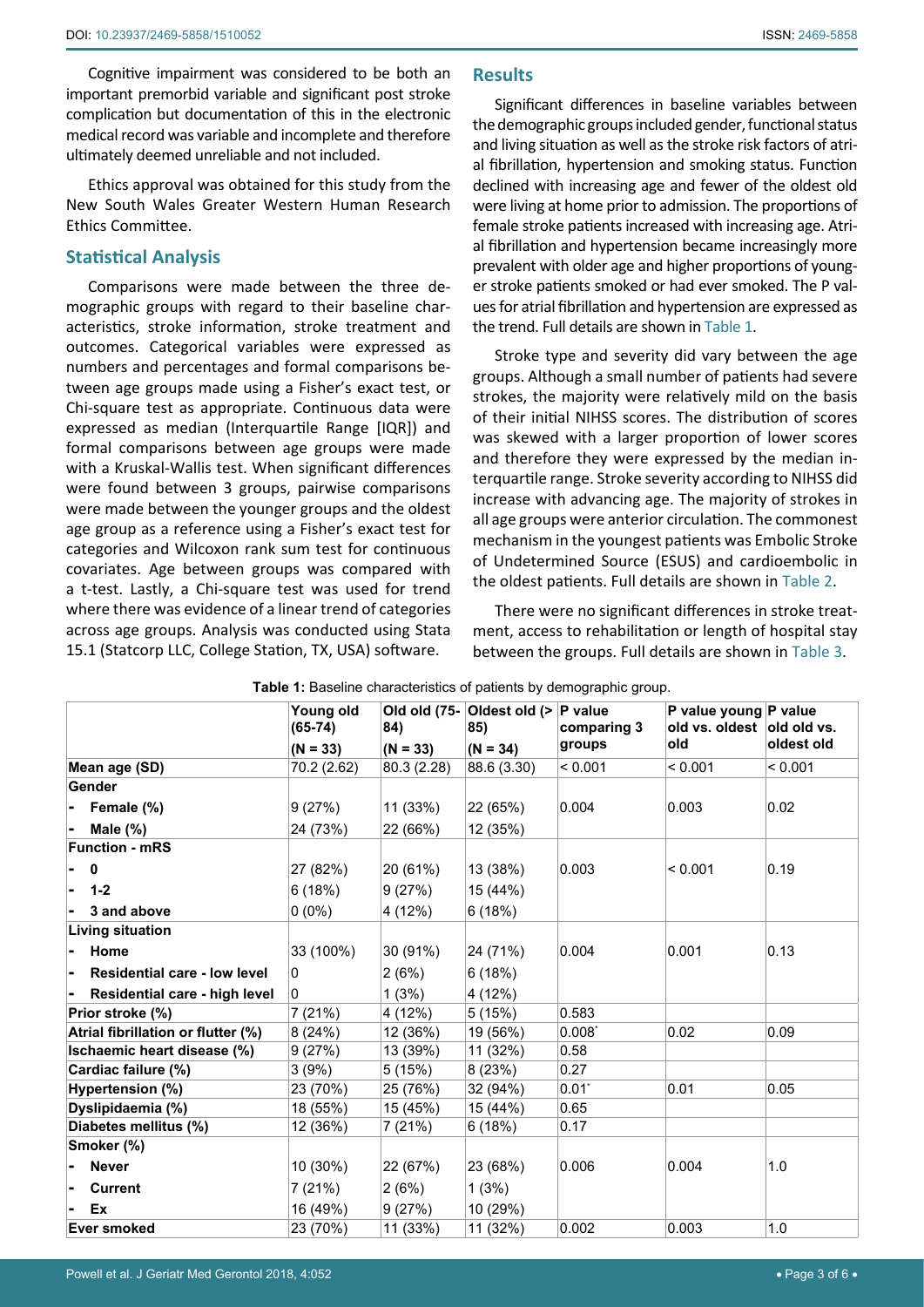| Any stroke risk factor             | 31 (94%) | 31 (94%) | 34 (100%) | 0.39              |  |
|------------------------------------|----------|----------|-----------|-------------------|--|
| 3 or more risk factors             | 21 (64%) | 15 (45%) | 22 (65%)  | 0.20              |  |
| Anticoagulant (%)                  |          |          |           |                   |  |
| Warfarin<br>۰.                     |          | 4        |           |                   |  |
| <b>DOAC</b><br>н.                  |          | 4        | 2         |                   |  |
| Any<br>$\blacksquare$              | 8(24%)   | 8(24%)   | 9(26%)    | 0.97 <sup>†</sup> |  |
| <b>DOAC</b> underdosed<br>ь.       |          | 0        | 0         |                   |  |
| <b>Subtherapeutic INR</b><br>Ξ.    |          | 3        | 2         |                   |  |
| <b>Warfarin or DOAC held</b><br>۰. | 0        |          |           |                   |  |

*\* P value for trend; † Any use.*

<span id="page-3-0"></span>

| Table 2: Stroke information by demographic group. |  |
|---------------------------------------------------|--|
|---------------------------------------------------|--|

|                                           | $(N = 33)$ | $(N = 33)$     | $(N = 34)$ | Young old (65-74) Old old (75-84) Oldest old (> 85) P value comparing 3<br>groups |
|-------------------------------------------|------------|----------------|------------|-----------------------------------------------------------------------------------|
| NIHSS (median IQR)                        | $2(1-4)$   | $3(2-11)$      | $3(2-8)$   | 0.06                                                                              |
| <b>Oxford classification</b>              |            |                |            |                                                                                   |
| <b>PACI</b>                               | 17         | 16             | 19         |                                                                                   |
| <b>TACI</b>                               |            | $\overline{2}$ | 4          |                                                                                   |
| <b>Anterior circulation (PACI + TACI)</b> | 18 (55%)   | 18 (55%)       | 23 (68%)   |                                                                                   |
| <b>POCI</b>                               | 8(24%)     | 5(15%)         | 6(18%)     |                                                                                   |
| LACI                                      | 2(6%)      | 4 (12%)        | 1(3%)      |                                                                                   |
| <b>Multi-territory</b>                    | 2(6%)      | 5(15%)         | 1(3%)      |                                                                                   |
| N/A (haemorrhagic)                        | 3(9%)      | 1(3%)          | $3(-9%)$   |                                                                                   |
| <b>TOAST classification</b>               |            |                |            |                                                                                   |
| Cardioembolic                             | 9(28%)     | 17 (52%)       | 23 (68%)   |                                                                                   |
| <b>ESUS</b>                               | 14 (42%)   | 3(9%)          | 2(6%)      |                                                                                   |
| Large artery                              | 4 (12%)    | 5(15%)         | $3(-9%)$   |                                                                                   |
| <b>Small vessel</b>                       | 3(9%)      | 7(21%)         | $3(-9%)$   |                                                                                   |
| N/A (haemorrhagic)                        | 3(9%)      | 1(3%)          | $3(-9%)$   |                                                                                   |
| Stroke type                               |            |                |            |                                                                                   |
| Ischaemic (%)                             | 30 (91%)   | 32 (97%)       | 31 (91%)   | 0.69                                                                              |
| Haemorrhagic (%)                          | 3(9%)      | 1(3%)          | 3(9%)      |                                                                                   |
| Microhaemorrhages on SWI                  |            |                |            |                                                                                   |
| Any                                       | 6          | 2              | 4          |                                                                                   |
| Suggestive of amyloid angiopathy          | 3          |                | 3          | 0.32                                                                              |
| <b>None</b>                               | 25         | 22             | 21         |                                                                                   |
| <b>MRI not performed</b>                  | 2          | 9              | 9          |                                                                                   |

<span id="page-3-1"></span>**Table 3:** Stroke treatment by demographic group.

|                                                                 | <b>Young old (65-74)</b><br>$(N = 33)$ | Old old (75-84)<br>$(N = 33)$ | Oldest old (> 85)<br>$(N = 34)$ | P value comparing 3<br>groups |
|-----------------------------------------------------------------|----------------------------------------|-------------------------------|---------------------------------|-------------------------------|
| Delay to presentation                                           | 16 (48%)                               | 15 (45%)                      | 18 (53%)                        | 0.83                          |
| Thrombolysis (%)                                                | 1(9%)                                  | 4 (12%)                       | 5(15%)                          | 0.33                          |
| Endovascular clot retrieval (%)                                 | 0                                      | 2(6%)                         | 0                               | 0.21                          |
| <b>Rehabilitation</b>                                           |                                        |                               |                                 |                               |
| Inpatient<br>$\blacksquare$                                     | 10                                     | 13                            | 10                              | $0.76^{\circ}$                |
| <b>Outpatient</b><br>$\blacksquare$                             | 6                                      | 6                             | 8                               |                               |
| Any                                                             | 16 (48%)                               | 19 (58%)                      | 18 (53%)                        |                               |
| <b>Palliated</b>                                                |                                        |                               |                                 |                               |
| <b>Initially</b>                                                | 0                                      |                               | 0                               | $0.45^+$                      |
| Later in admission                                              | 3                                      | 3                             |                                 |                               |
| Total<br>$\blacksquare$                                         | 3(9%)                                  | 4 (12%)                       | 7(21%)                          |                               |
| Length of stay (median IQR);<br>maximum in those who didn't die | 6.5 (4-21); 123                        | 18 (8-32); 95                 | 17 (4-26); 270                  | 0.15                          |

*\* Any rehabilitation; † Ever palliated.*

Older patients were more likely to have any stroke complication, although this did not reach statistical sig-

nificance, but rates of individual complications did not vary. A higher proportion of older patients were either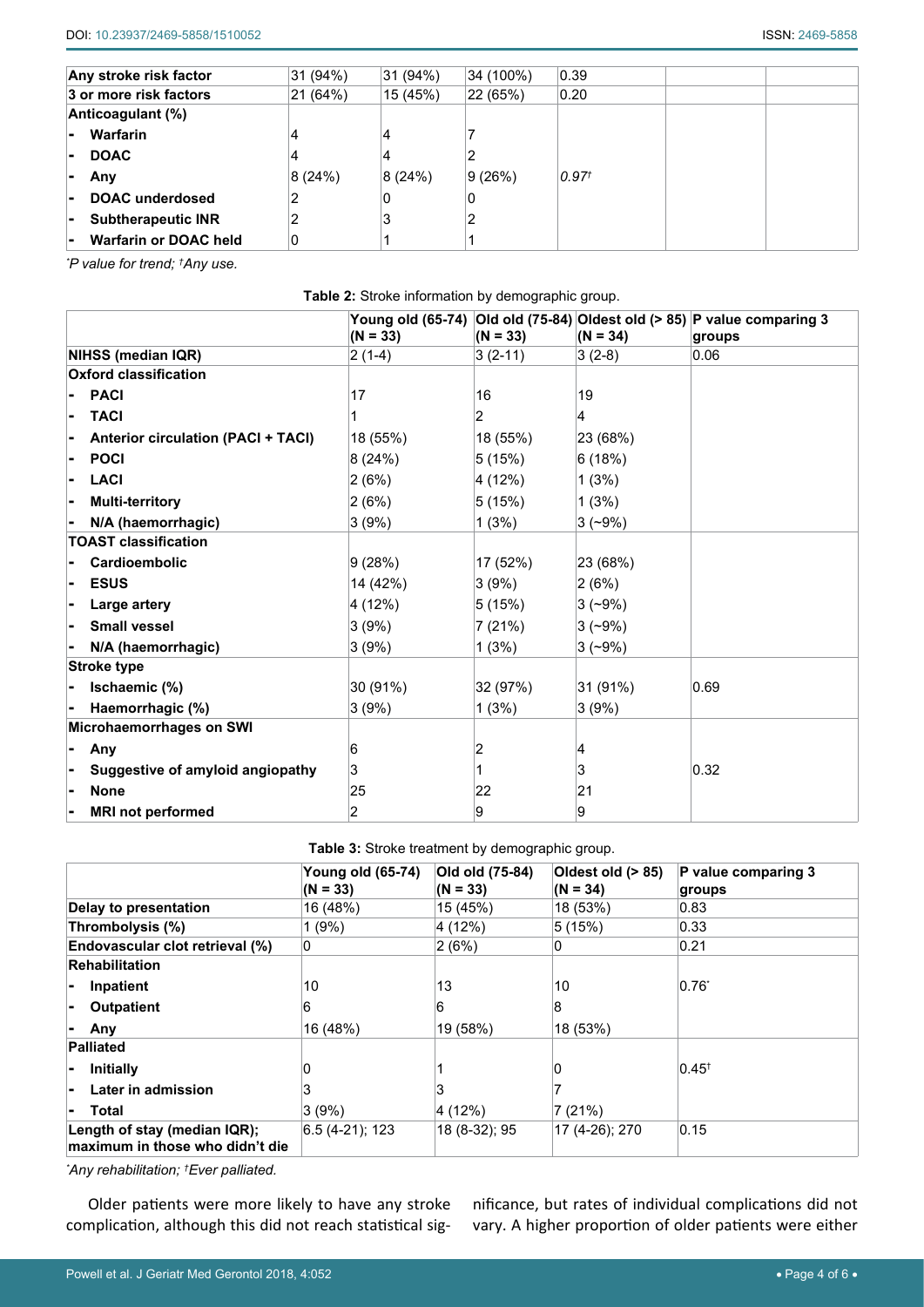|                                        | Young old (65-74) Old old (75-84) Oldest old (> 85) P value<br>$(N = 33)$ | $(N = 33)$ | $(N = 34)$ | comparing<br>3 groups | P value young<br>old vs. oldest<br>old | P value old<br>old vs. oldest<br>old |
|----------------------------------------|---------------------------------------------------------------------------|------------|------------|-----------------------|----------------------------------------|--------------------------------------|
| Any complication (%)                   | 14 (42%)                                                                  | 22 (67%)   | 23 (68%)   | 0.06                  |                                        |                                      |
| <b>Delirium</b>                        | 2(6%)                                                                     | 8(24%)     | 4 (12%)    | 0.11                  |                                        |                                      |
| <b>Depression</b>                      | 3(9%)                                                                     | 2(6%)      | $0(0\%)$   | 0.20                  |                                        |                                      |
| <b>Pneumonia</b>                       | 4 (12%)                                                                   | 8(24%)     | 6(18%)     | 0.44                  |                                        |                                      |
| <b>Urinary tract infection</b>         | 2(6%)                                                                     | 6(18%)     | 6(18%)     | 0.30                  |                                        |                                      |
| <b>Venous</b><br>thromboembolism       | $0(0\%)$                                                                  | $0(0\%)$   | 1(3%)      | 1.0                   |                                        |                                      |
| <b>Falls</b>                           | 3(9%)                                                                     | 3(9%)      | 1(3%)      | 0.56                  |                                        |                                      |
| Pressure injury                        | 1(3%)                                                                     | 1(3%)      | 2(6%)      | 1.0                   |                                        |                                      |
| Pain                                   | $0(0\%)$                                                                  | $0(0\%)$   | 2(6%)      | 0.33                  |                                        |                                      |
| <b>Incontinence</b>                    | 5(15%)                                                                    | 12 (36%)   | 6(18%)     | 0.08                  |                                        |                                      |
| <b>Death</b>                           | 3(9%)                                                                     | 4 (12%)    | 7 (21%)    | 0.45                  |                                        |                                      |
| <b>Dependency (mRS 3</b><br>and above) | 6(18%)                                                                    | 16 (48%)   | 10 (29%)   | 0.03                  | 0.39                                   | 0.14                                 |
| <b>RACF placement</b>                  | 2(6%)                                                                     | 9(27%)     | 5(15%)     | 0.06                  | 0.43                                   | 0.24                                 |

<span id="page-4-0"></span>**Table 4:** Outcomes by demographic group.

placed in a residential aged care facility or experienced a functional decline rendering them dependent. Mortality rates did not vary. Full details are shown in [Table 4.](#page-4-0)

# **Discussion**

The majority of stroke patients over the age of 85 were female, which is unsurprising considering that women comprise 64 percent of Australians aged 85 years and over [[17\]](#page-5-16). However, for the younger two demographic groups, the majority of stroke patients were male. This is more than would be expected for the population and may represent different stroke risk factor profiles between the genders. As expected, a significantly higher proportion of the younger demographic were living at home prior to admission. Functional status, expressed by the mRS, predictably also declined with advancing age. However, there was no significant difference in either living situation or baseline functional status when comparing the old-old and oldest old.

Unsurprisingly there was a statistically significant trend for the proportion of stroke patients with both atrial fibrillation and hypertension to increase with increasing age. Rates of diabetes declined in the older age groups although not significantly so and there were more smokers in the youngest age group. There was no difference in antiplatelet or anticoagulant use between the groups. However, a number of patients who were on anticoagulation prior to their stroke were either under-dosed or had this medication held at the time of the stroke. Half of the youngest demographic group on Direct Oral Anticoagulants (DOACs) were prescribed an inappropriately low dose for their age and renal function and seven out of the fifteen, or 47 percent, of those on warfarin had a subtherapeutic international normalised ratio, INR, at the time of their stroke. This reflects known pitfalls with the prescribing of anticoagulant medications for stroke prevention with under-dosing of DOACs recently linked with a higher risk of stroke [[18](#page-5-17)].

Stroke severity on the basis of NIHSS increased with advancing age although this did not reach statistical significance and the majority of scores were low. The majority of ischaemic strokes were anterior circulation across all three demographic groups. However, multi-territory strokes, which are usually cardioembolic, were not increased in the oldest demographic group. The proportion of strokes designated as cardioembolic by mechanism did significantly increase with age while the number of Embolic Strokes of Undetermined Source (ESUS) decreased. Haemorrhagic strokes did not increase with age as had been predicted. There was no evidence of increased rates of amyloid angiopathy, defined as multiple microhaemorrhages restricted to lobar, cortical or cortico-subcortical regions on susceptibility weighted MRI [[19](#page-5-15)], with increased age. However, a substantial proportion of patients in the two oldest demographic groups did not have an MRI, 27% and 26% respectively.

A substantial number, almost half of all patients, experienced a delay in accessing medical care for a variety of factors including delays in seeking help, being physically incapacitated by stroke and found by family or friends at a later time, geographical distance, delays in transfer from peripheral hospitals and delays in recognition of stroke both by patients and their caregivers and by medical staff. However, there did not appear to be significant differences between the age groups in these delays. There was no significant difference between the age groups in those treated with thrombolysis or endovascular clot retrieval although the overall numbers eligible for or offered these therapies were very low. This is likely reflective of the regional location and delays in presenting to and accessing specialised medical care.

Interestingly, the oldest old had the highest rate of thrombolysis at fifteen percent. This reflects the biological differences in the demographic groups and the relative robustness of the oldest old. Age in itself is no barri